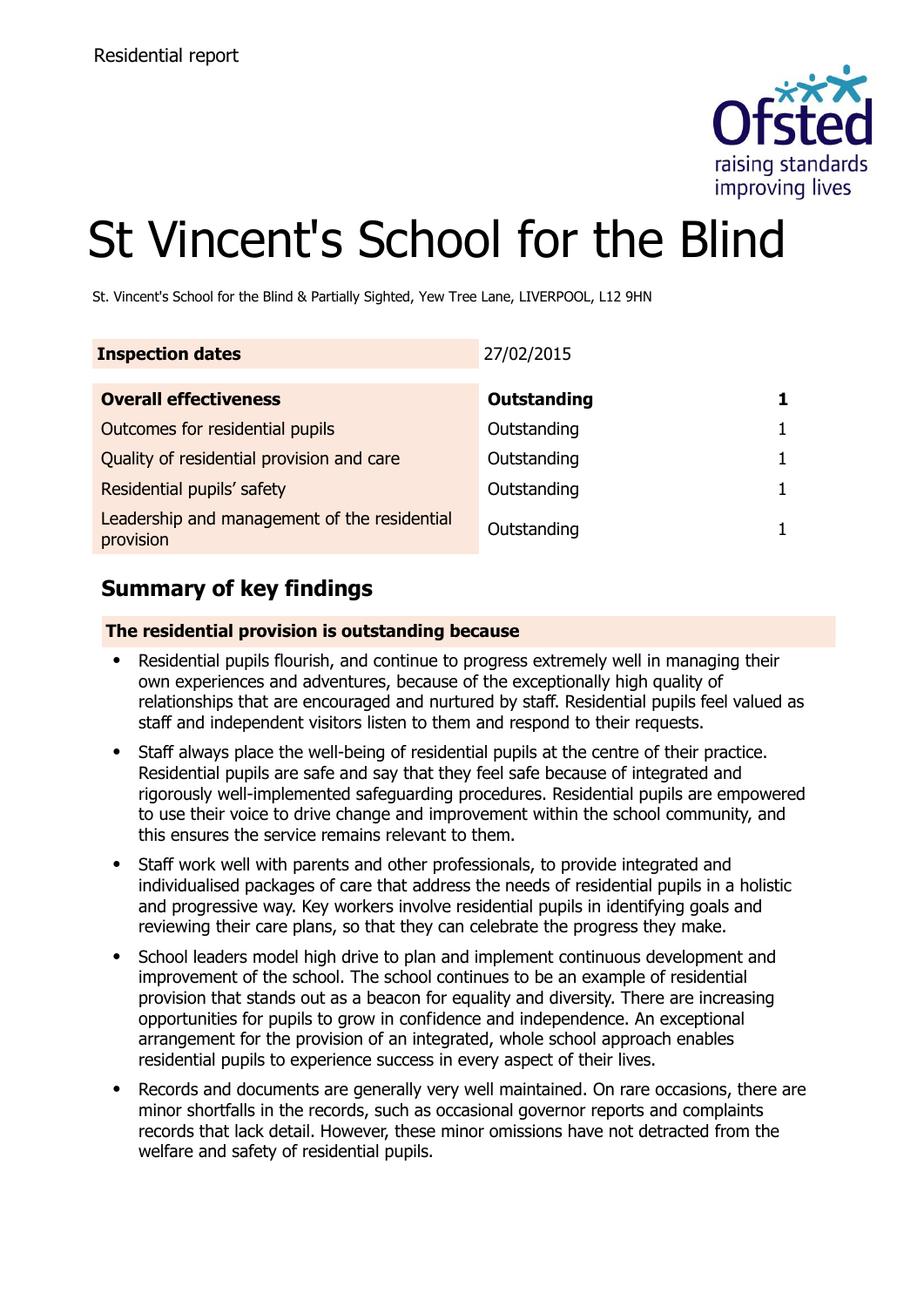### **Compliance with the national minimum standards for residential special schools**

The school meets the national minimum standards for residential special schools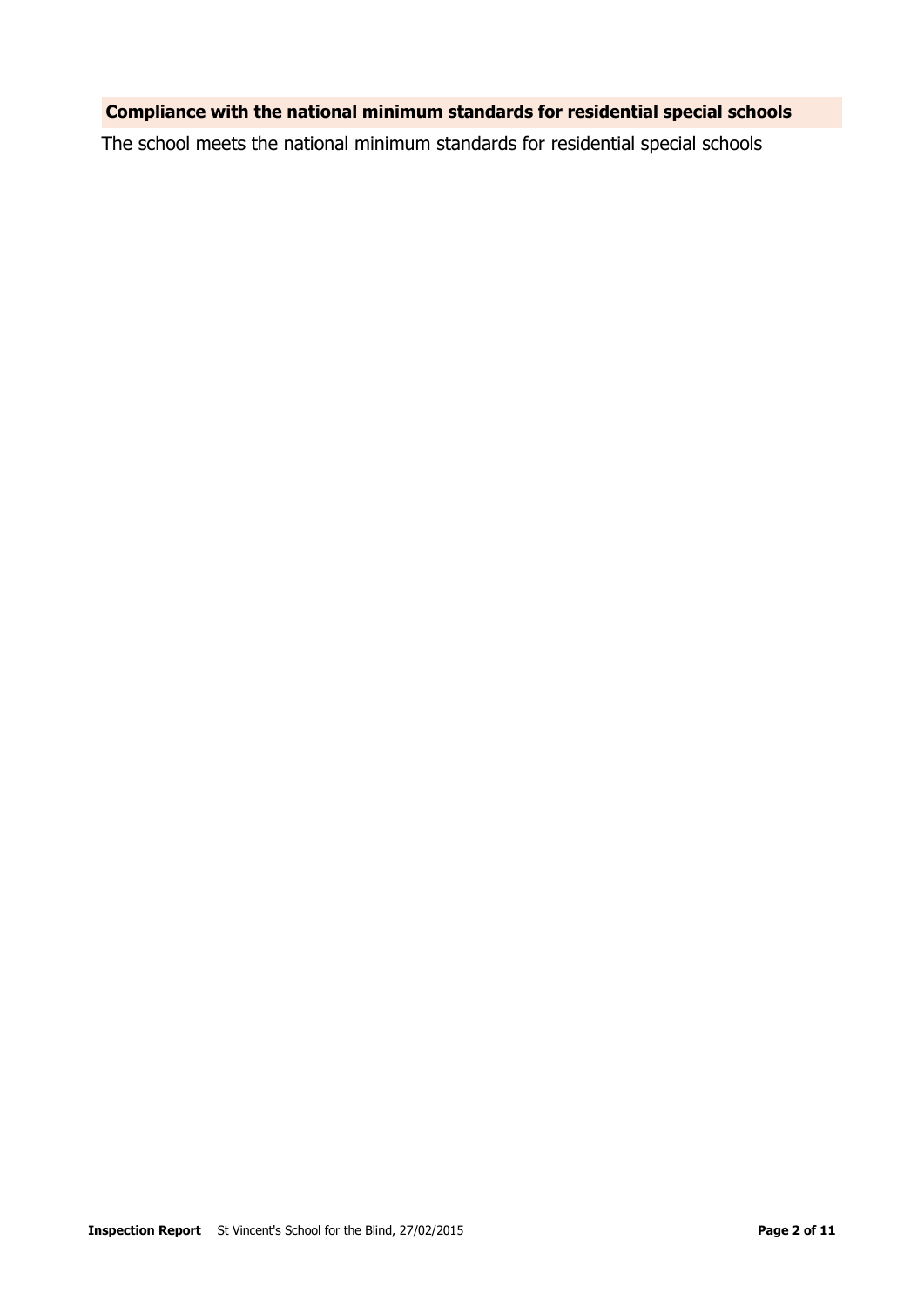# **Information about this inspection**

The school was contacted on the morning of day one by the lead inspector to announce the inspection.

The inspection took place over two days with feedback provided on the afternoon of day two. During the inspection records and documentation were examined.

Interviews took place with the residential pupils, head of care, principal, governors, staff and health care coordinator to secure their views upon the quality of care provided.

A tour of the premises and grounds was undertaken.

Evening activities were also observed over one extended evening.

# **Inspection team**

Denise Jolly Lead social care inspector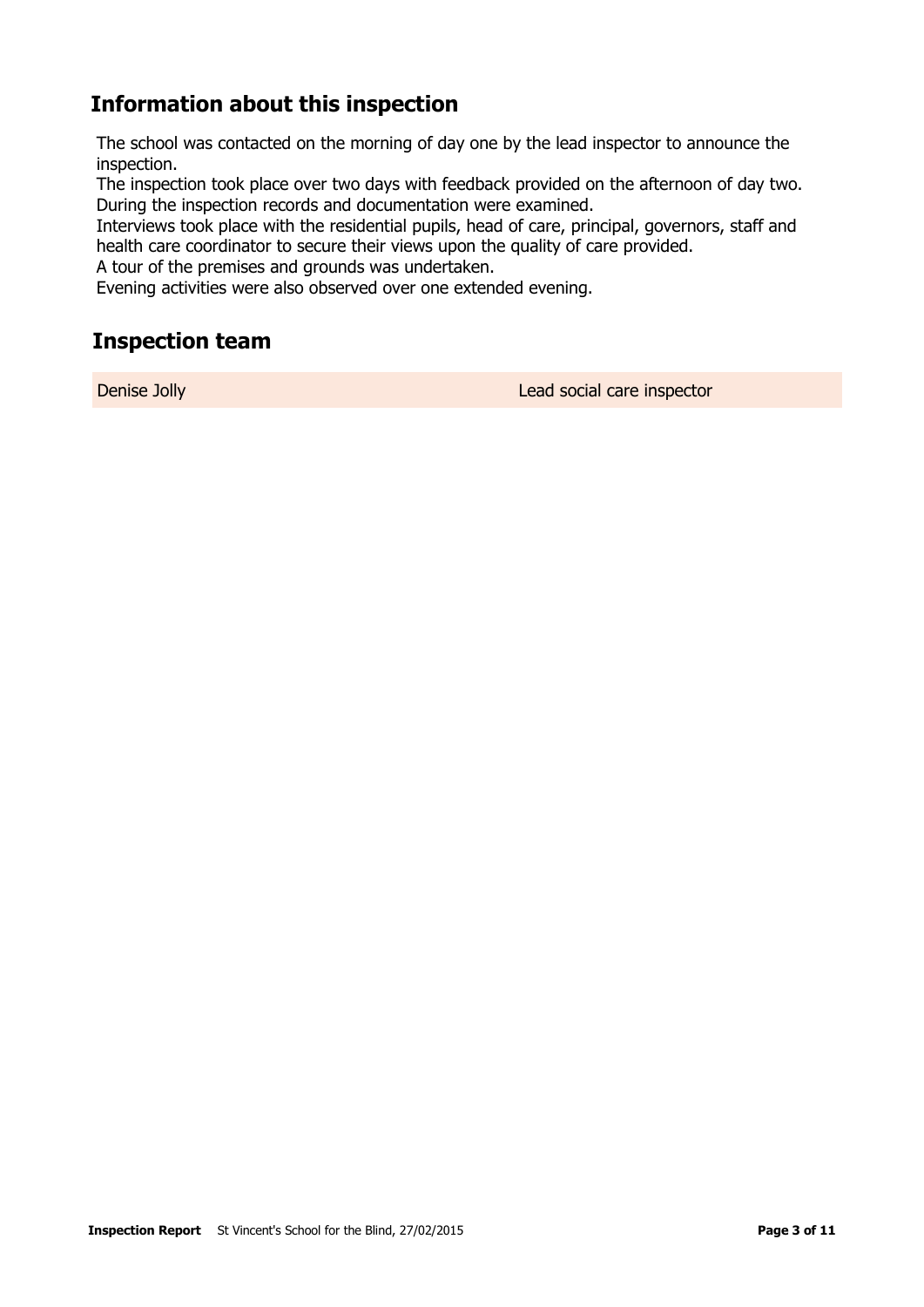# **Full report**

# **Information about this school**

St Vincent's school for blind and partially sighted children is a registered charity governed by the Board of Trustees of the Catholic Blind Institute. St Vincent's has specialist school status and offers a curriculum for children with all levels of visual impairment, as well as additional needs.

The school is located in a residential area with the accommodation being split into two separate groups. The school caters for pupils between the ages of 5 and 18 years. There are currently 44 pupils on roll. The school provides residential places for up to 18 pupils on weekdays in term time, with a maximum of 28 staying per night.

There is a large range of residential options available, depending upon the individual needs of the child. The residential provision was last inspected on the 20 November 2013.

# **What does the school need to do to improve further?**

- Ensure that records of complaints always include a written outcome to ensure the resolution is recorded for future reference.
- Further improve the records of independent visitor's reports to capture all service evaluation and action discussed with the head of care.
- Further develop independence programmes for pupils, to broaden the range of community based experiences offered to residential pupils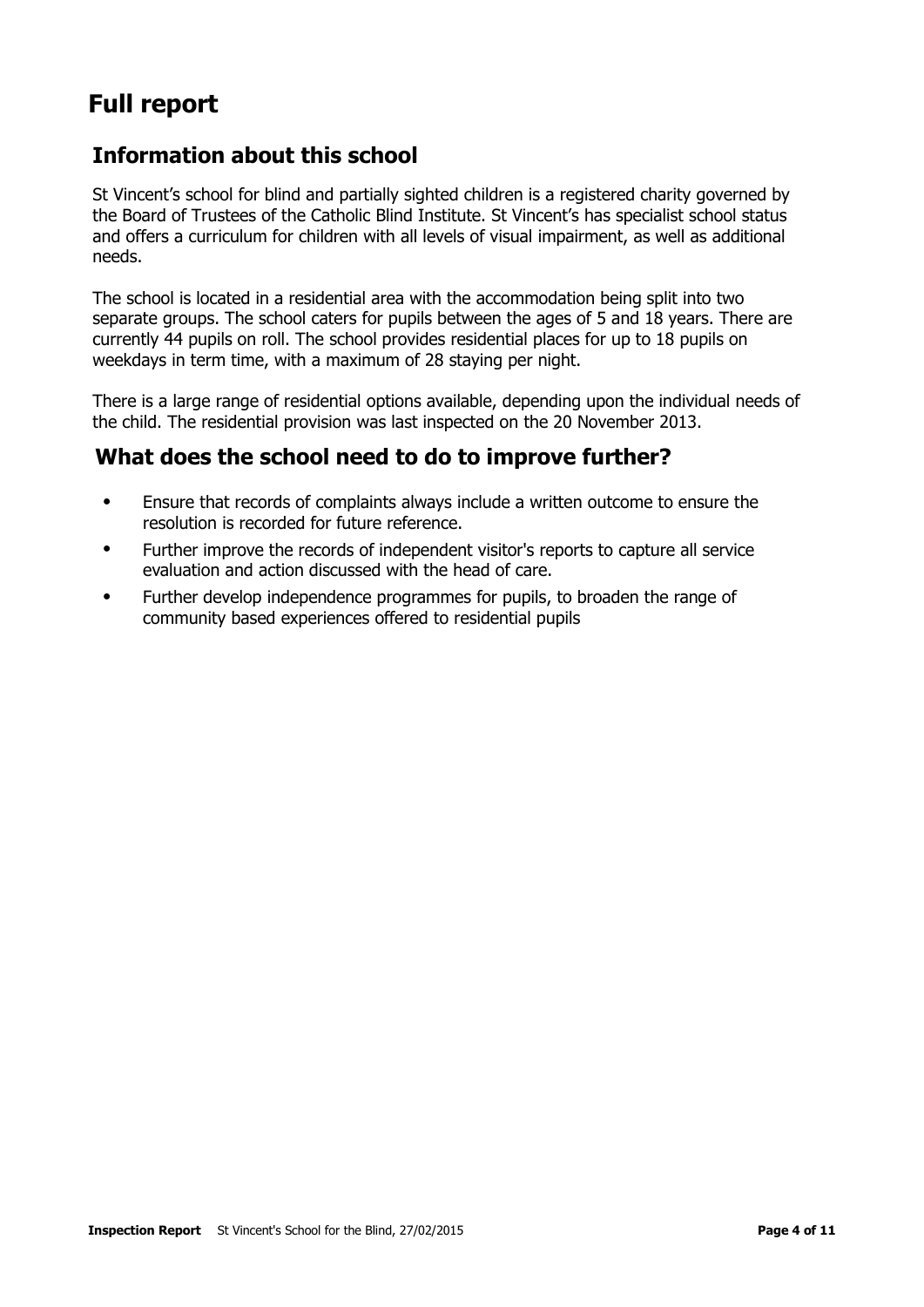# **Inspection judgements**

#### **Outcomes for residential pupils Outstanding**

Residential pupils develop very strong social relationships with their peers and they significantly improve their self-esteem and confidence because of the residential experience. For example, some pupils who previously attended other schools lacked confidence and self-worth. Since their admission to the school and staying at the residential unit, pupils have developed into friendly confident young people. They describe themselves as having 'become more happy and confident because of better friendships and experiences.' They live in a caring social community where they develop trust in each other. Friendships have flourished and a strong bond has developed between the pupils. They enjoy their time in the residential unit and feel comfortable in the safe surroundings of the wider school. Residential pupils show an exceptional improvement in independence and self-esteem. They enjoy active participation in activities such as climbing, music and scouts. Visual impairment is not a limitation to their participation in wide ranging and demanding activities. This is an excellent example of equality and diversity.

The behaviour of the residential pupils improves significantly during their time at the residential unit. Through the empathetic and calm approach taken by staff, the residential pupils have over time, learned how to modify the way they respond to situations in which they previously reacted with anger and frustration. Residential pupils feel valued by staff and it is evident that they have developed a more tolerant understanding of their peers and other adults. They learn about acceptable behaviour in public settings. They respond well to the care and guidance of the staff. Staff said, 'We want the children to have the same opportunities as all children, to experience life's ups and downs.' Without exception, residential pupils describe the residential resource as a 'happy place where everyone gets on well, and the staff are fantastic.'

Pupils are actively involved in the life of the school through the elected student council. This body contributes to decisions about a wide range of activities. Their views are taken seriously by the school. For example, pupils are actively involved in exploring the development of opportunities for involving the community in projects such as those creating work experience and job prospects. This promotes their sense of responsibility and ownership in the life of the school.

The residential pupils are encouraged to take an interest in their health and fitness. They regularly go swimming, take part in horse riding and outdoor awards schemes. They are fully engaged in discussions about how to eat more healthily. The healthcare officer based at the school ensures that the arrangements for promoting and maintaining the physical, emotional and psychological health of the residential pupils are highly effective.

Through their residential experience, pupils learn important personal skills. Parents are very positive about the impact of the residential unit on their children. One pointed out, 'My child has learned to be more independent and is learning to do things for herself such as showering and making cups of tea.' By the time residential pupils leave the school they have learned significant life skills that enhances their ability to cope with the world of work, further training or education.

### **Quality of residential provision and care Outstanding**

The care provided to the residential pupils is of a high standard and each pupil has access to an experienced and very stable team of care staff who know them very well. The staff are responsible for the pastoral care of the pupils. This means that the pupils are able to share their personal thoughts and any concerns at any time, and they say that staff always listen to them. Care staff demonstrate a positive enthusiasm for their work in the residential unit. They are very active in supporting the residential pupils to enjoy life at the school.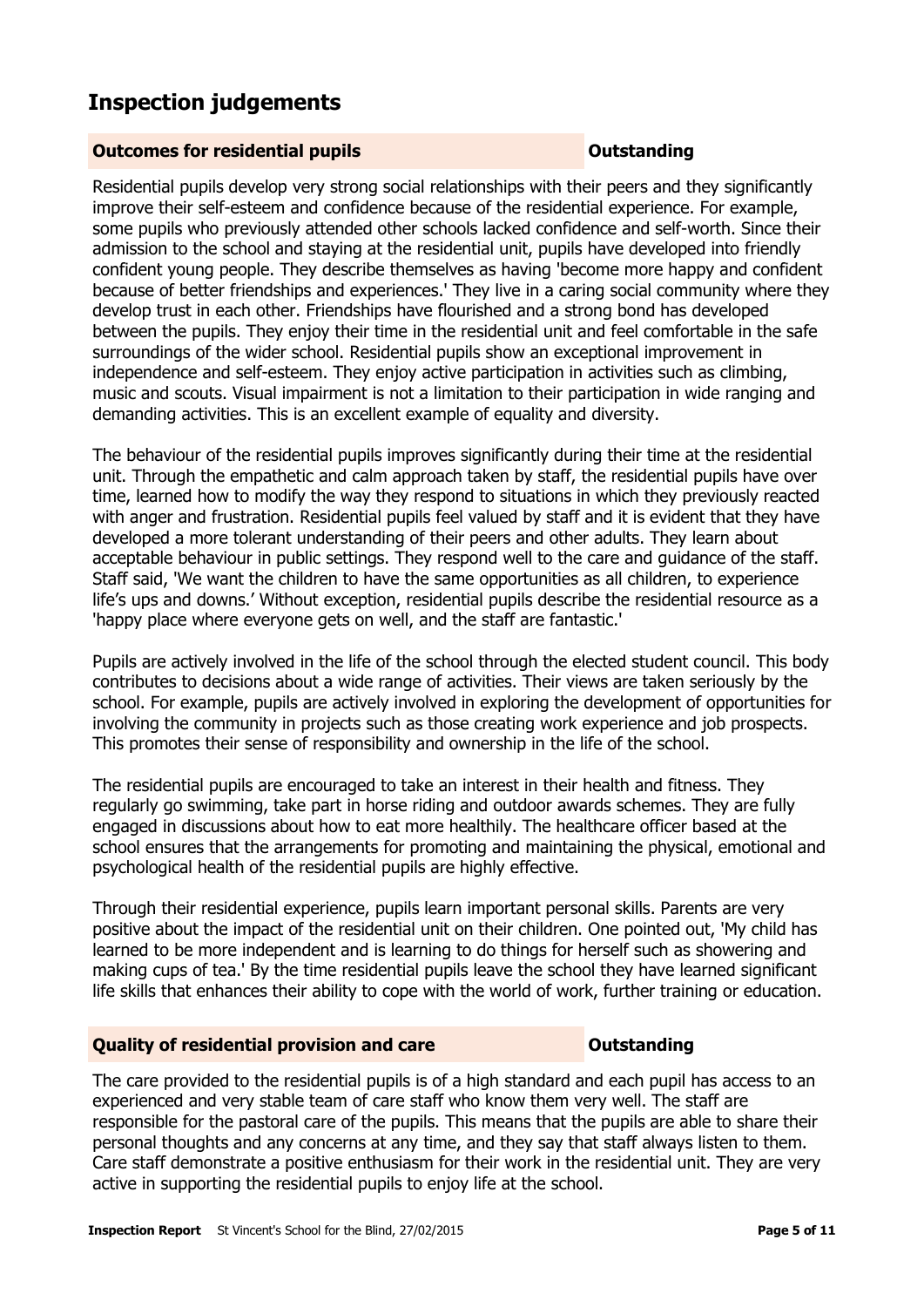All admissions to the residential unit are carried out with utmost sensitivity and careful planning involving the parents and the child. Staff carry out a detailed assessment to ensure that the prospective residential pupil will fit in with the other pupils who use the unit. This is to ensure that the pupil can gain the maximum experience from the resources of the residential unit.

Care plans are informative, and detailed. Managers regularly update the systems used for relevance and effectiveness. Key workers focus on safeguarding; behaviour and mobility support; raising self-confidence; promoting diversity and independence skills on an individualised basis. Young people agree their plans, and sign to say that that they agree with the targets set for their personal development. A positive strength of the school is lively communication between the residential unit and school. All staff consistently aim high for pupils, and help them to achieve their best. The recording of each pupil's progress is evaluative, and includes the views of parents as well as each pupil. The partnership approach between care and teaching staff provides consistency for pupils. This supports their personal and academic development. Residential pupils' achievements are celebrated throughout the school with a range of certificates, photographs and examples of paintings and other work on display. Staff are knowledgeable about individual pupil's needs. The provision of residential care is effectively organised to complement the interests and achievements of the pupils.

The residential pupils enjoy an extensive range of activities that enables them to develop their confidence and team work skills. For example, Many pupils are enjoying the newly formed scout group that meets in the school. Typical of the school's approach to inclusion has been the initiative taken by the school that has resulted in the Scout organisation's development of a badge designed to increase national understanding of visual impairment. This celebrates the unique strengths and experiences of children who could be perceived by wider society as being less able, and is an outstanding example of diversity and equality. The culture of the residential unit and school is one that promotes and actively encourages pupils to fulfil their potential. For example, through activities such as rock climbing, one pupil has participated in world competitions and has achieved major success. She proudly told the inspector that she is undertaking a course that will lead to future employment as a rock climbing coach. Staff create a nurturing environment where pupils are encouraged to do their best within their capabilities. The school has an ethos of valuing pupils and this creates a culture of respect. The development of self-esteem and self-worth in all pupils is strongly and actively promoted.

Pupils have all their health needs appropriately met. A health care worker based at the school ensures that any medical needs are addressed in-house or from wider health services. Medicines are stored securely and administered by trained staff. Where appropriate, staff support young people learn to administer their own medication. Emergency plans are in place, to support young people whose health may deteriorate. Effective communication between school and parents ensure that their families care for pupils, should their health deteriorate.

The residential accommodation provides the pupils with a safe and comfortable environment to enjoy their stay. Most pupils have single bedrooms, although some like to share with their friends. Following consultation with pupils, each bedroom has a touch-readable nameplate, to help pupils to locate their own rooms with ease. Managers have identified the need to modernise kitchen areas, to make them more accessible for young people. This will enable them to become more independent in food preparation, to prepare them for adult life. There is plenty of space for pupils to enjoy communal lounges and dining areas, and pupils enjoy the sociability of a spacious youth club area where they can chat, buy items from the tuck shop, and play bar football and pool. Staff are mindful of improving the quality of residential accommodation, and a refurbishment programme has provided new sofas and replaced some curtains and blinds. In general, the residential provision is clean, comfortable and homely, and pupils move confidently, safely and freely within it.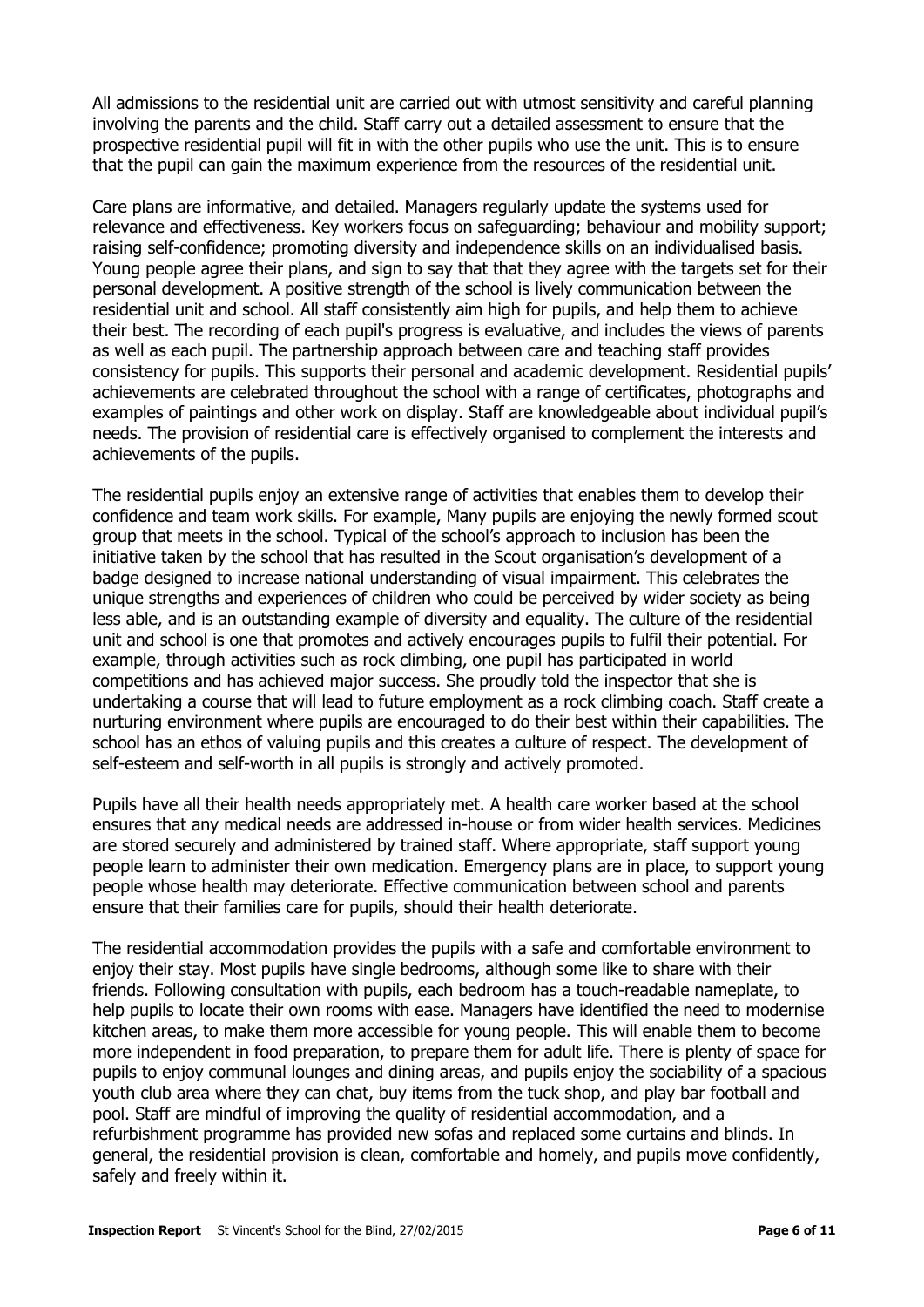Pupils enjoy meals from a choice of salads, meat or vegetarian options. The high standards of meals provided support the aim of encouraging a healthy lifestyle. A current topic of debate is how meals in the evenings can be healthier. Pupils are energetic in sharing their views of how their preferences for fast and convenient food can be accommodated as well as more healthy options. One pupil ruefully acknowledged that he ought to eat more healthily and take more exercise, but loved chips and pizza and was a bit of a couch potato. Staff used humour and tolerance to help him to make small changes that would improve his overall fitness.

Parents are very pleased with the quality of care provided for their children, and write letters and cards to show their appreciation of the service. They say that it is easy to contact the school, and share their concerns or anxieties with the home-school liaison officer. School governors said, 'The residential staff care enormously about the pupils, and because of this, pupils love staying at school.'

### **Residential pupils' safety Outstanding**

Staff take great care to ensure the safety of all the pupils. Managers follow comprehensive recruitment and selection procedures to ensure that only staff who are suitable to work with residential pupils are appointed. All required checks are undertaken before a staff member begins work. All staff have been appropriately trained in safeguarding, and regular updates include training from the local authority protection professionals. They have a clear understanding of their responsibilities to ensure that the residential pupils are cared for in a safe environment. The safeguarding lead for the school ensures that any matter of concern is appropriately escalated to professionals outside of school, to enable all matters to be addressed promptly. This enhances the safety and wellbeing of all pupils.

There are clear risk management systems in place for the buildings and grounds. Residential pupils are kept safe through robust checks on all fire-safety equipment and through regular practice of fire evacuation procedures. Pupils are confident about how to evacuate in an emergency, and demonstrated their knowledge to the inspector by locating the fire doors and alarm points. Key workers oversee whole school risk assessments for pupils that clearly define their vulnerabilities and identify strategies to minimise the risks to pupils safety and welfare.

Residential pupils say that bullying is not an issue. One pupil said, 'we are all in the same boat, and that means we are kind and helpful to each other. However, if any relationship issues are identified, the staff act quickly. Pupils are aware of the impact of intolerance on the feelings of others. In a rare instance of racial abuse, staff acted quickly to help the young person to understand that their behaviour was unacceptable, and helped him to find a way of making amends. Residential pupils say that they have only minor grumbles, and that staff always respond to help them to sort out their worries. There have been no instances of pupils going missing.

All staff are trained in behaviour management, and this is being refreshed according to appropriate timescales. They use positive and proactive strategies to defuse any disruptive behaviour. Restraint is rarely used within the residential unit and staff are competent in using deescalation techniques to manage any behaviours effectively. Sanctions are rarely applied, because staff have high expectations of pupil behaviour, and use calm discussion to alert pupils to making positive choices.

### **Leadership and management of the residential provision Outstanding**

The leadership and management of the setting is outstanding. The principal and head of care ensure that the residential community is at the heart of the school. The residential service is fully engaged in the changing vision for the school to become a centre of integrated enterprise and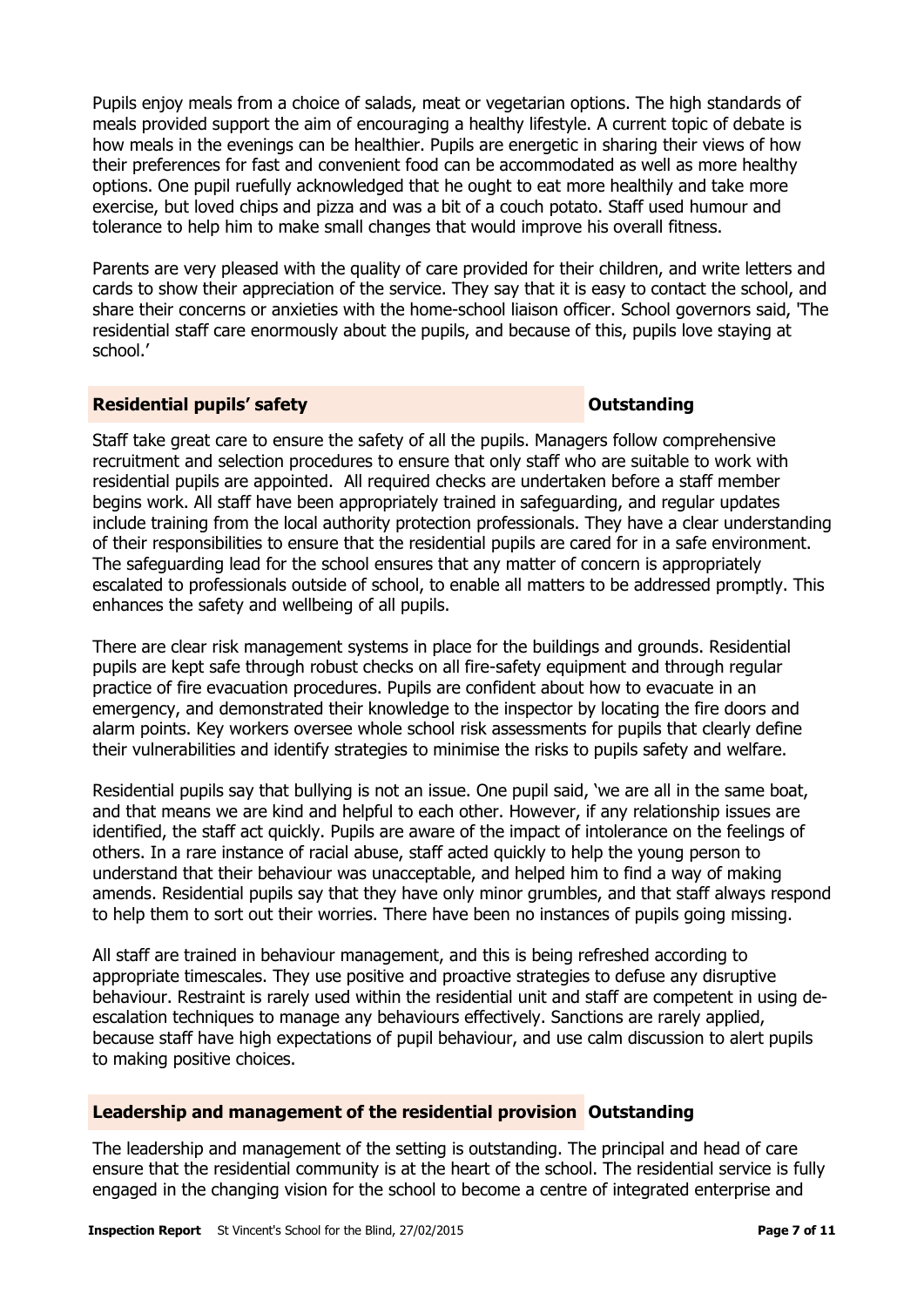learning for visually impaired pupils. Energetic and highly involved senior managers effectively promote clear visions and values that provide a safe, nurturing and dynamic environment. They demonstrate a commendable commitment to ensuring a whole school approach underpins every aspect of young people's lives at school. This has a very positive effect on residential pupils. They are proud of their excellent achievements and positive progress, and bask in the praise and recognition given by staff when high expectations are met.

The head of care and senior residential staff conduct performance monitoring of the residential unit. This informs the principal's annual report to the board of governors. There are strong links between the care and teaching staff and this contributes positively to the achievements of the pupils. The principal is positive about the need to continually review services with a view to improved outcomes for the pupils. Being resident plays an important role in the overall aim of encouraging pupils to achieve their potential both socially and educationally. For example, recent initiatives in bringing external businesses and challenges into school have opened up opportunities for pupils to demonstrate their employability in the field of electronic and computer game design.

Staff are enthusiastic, competent and well managed and they demonstrate a professional commitment to their work. There are always sufficient staff available at all times to ensure the efficient operation of the unit and to meet the care needs of the residential pupils. All staff are trained to the required level in order to carry out their roles and responsibilities. The management of the school is committed to ensuring staff are supported to develop their skills through regular supervision and training. Weekly meetings of senior managers are used to successfully communicate emerging concepts and projects to residential staff, to ensure they remain fully involved in whole school development. For example, staff are able to contribute to discussions about how to develop a café on site, to provide pupils with important work experience in catering and hospitality.

Records are generally well maintained. Complaints are rare, and when they occur, the leadership team responds promptly to work towards a successful resolution. On one occasion the records did not include an outcome letter to parents, because the matter was resolved through discussion and emails. This did not impact directly on the high quality of care provided to the residential pupils, but it prevented a record of the resolution being available for future reference.

The governors are active in supporting the school. They undertake regular visits to the residence, and write about their findings. This external scrutiny identifies strengths and areas for development that are acted upon to enhance the quality of care for pupils. For example, following an incident of young people making an unauthorised visit to another's bedroom, governors and the head of care reviewed privacy and appropriate social opportunities for pupils. The reports do not always cover all areas in sufficient detail, to record the discussions that take place between the visitors and the head of care. This limits management overview of evaluation of the residential service.

The school has developed positive relationships with parents who trust the staff to care for their children. The principal, head of care and home school liaison officer work closely with external professionals to ensure placements support pupil development. Care staff attend annual reviews of progress for pupils, and provide clear accounts of how pupils have benefitted from the residential experience.

Pupils value their time in the residential service. There is excellent rapport between staff and residential pupils. There is universal approval for staff. Pupils say, 'staff are the best in the country, this school is the best', 'staff help me', and 'staff are the greatest, even if they tell the worst jokes!'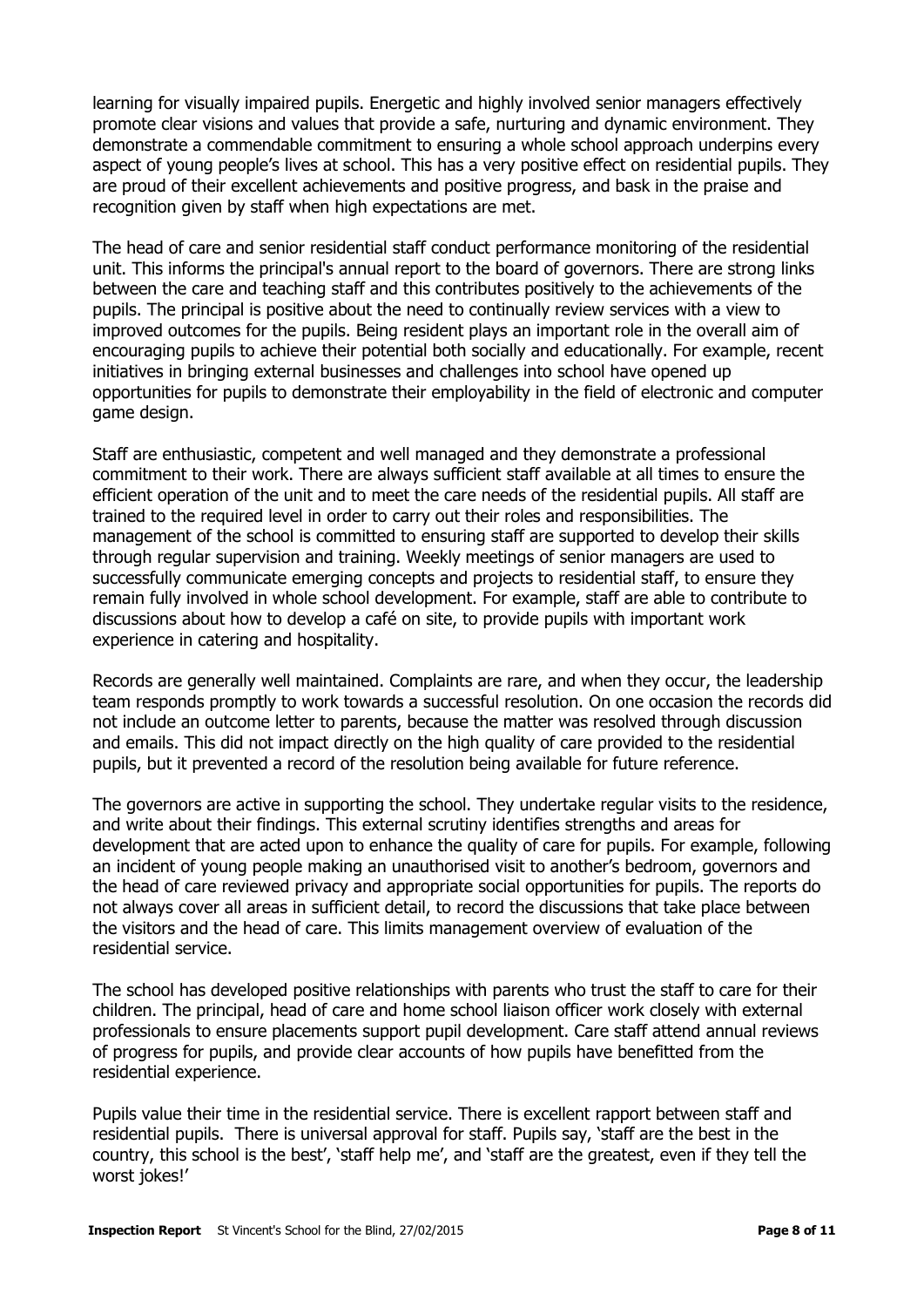# **What inspection judgements mean**

| <b>Grade</b> | <b>Judgement</b> | <b>Description</b>                                                                                        |
|--------------|------------------|-----------------------------------------------------------------------------------------------------------|
| Grade 1      | Outstanding      | A school which provides an exceptional quality of care and<br>significantly exceeds minimum requirements. |
| Grade 2      | Good             | A school which provides a high quality of care that exceeds<br>minimum requirements.                      |
| Grade 3      | Adequate         | A school which meets minimum requirements but needs to<br>improve the quality of care it provides.        |
| Grade 4      | Inadequate       | A school where minimum requirements are not met and the<br>quality of care has serious weaknesses.        |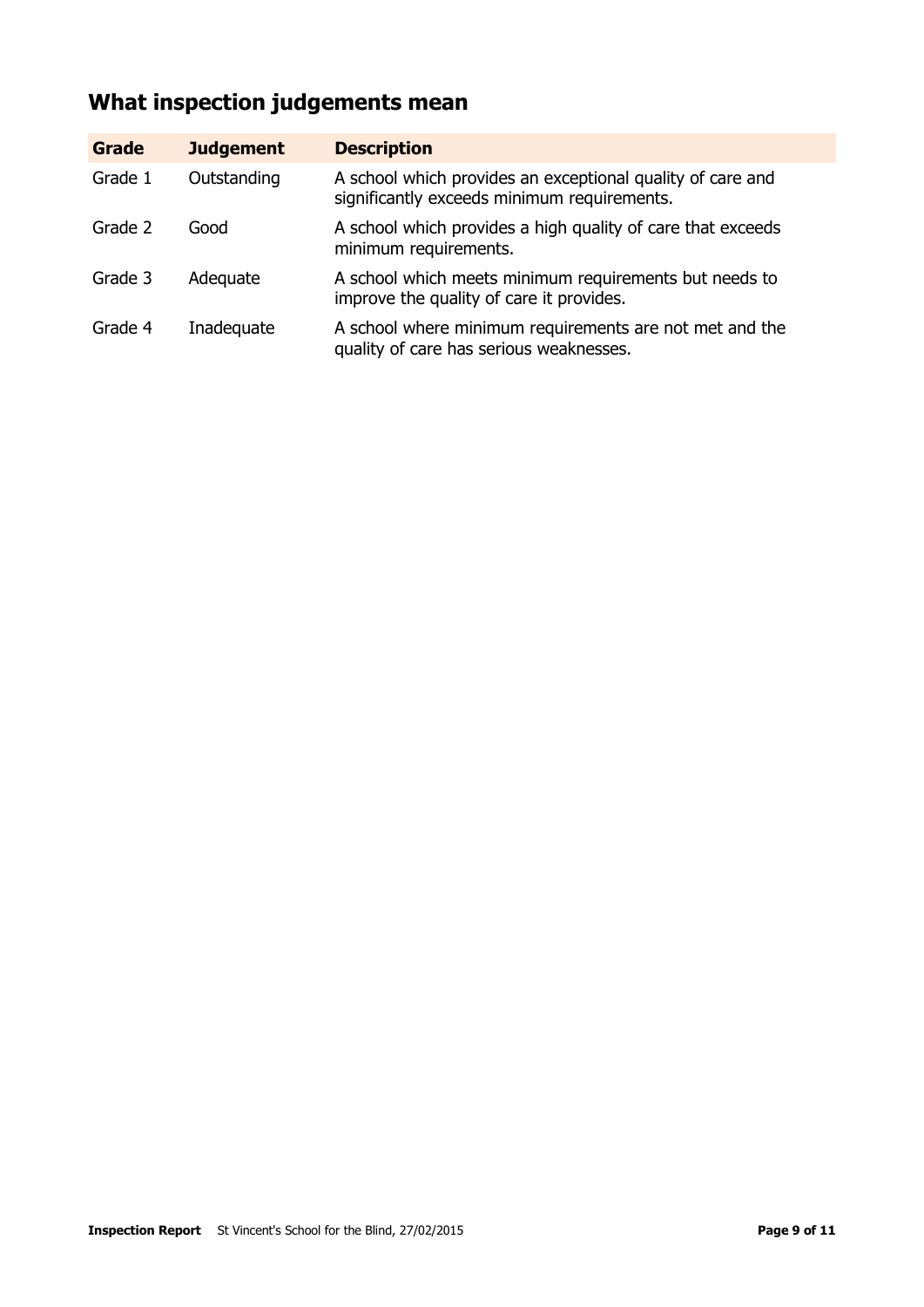# **School details**

| Unique reference number             | 104734   |
|-------------------------------------|----------|
| Social care unique reference number | SC040724 |
| <b>DfE</b> registration number      | 341/7018 |

This inspection was carried out under the Children Act 1989, as amended by the Care Standards Act 2000, having regard to the national minimum standards for residential special schools.

| <b>Type of school</b>                |                   |
|--------------------------------------|-------------------|
| Number of boarders on roll           | 24                |
| <b>Gender of boarders</b>            | Mixed             |
| <b>Age range of boarders</b>         | 11 to 19          |
| <b>Headteacher</b>                   | Dr John Patterson |
| Date of previous boarding inspection | 20/11/2013        |
| <b>Telephone number</b>              | 0151 2289969      |
| <b>Email address</b>                 | office@stvin.com  |